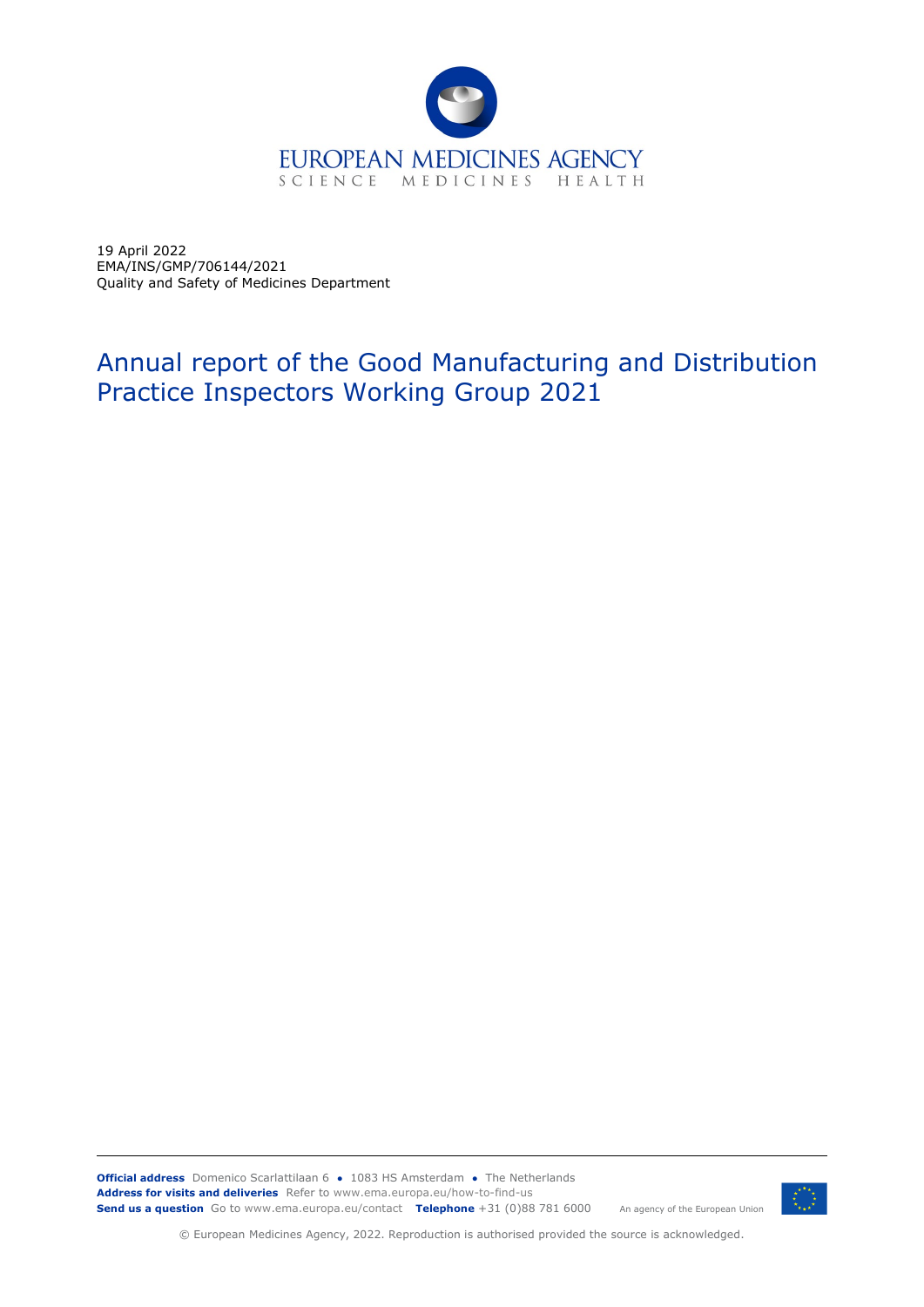# <span id="page-1-0"></span>**Table of contents**

| 4. Mutual recognition agreements (MRAs) and other agreements on GMP5                                                                                                                                                                                                                                                                                                                                                                                                                                                                                                                               |
|----------------------------------------------------------------------------------------------------------------------------------------------------------------------------------------------------------------------------------------------------------------------------------------------------------------------------------------------------------------------------------------------------------------------------------------------------------------------------------------------------------------------------------------------------------------------------------------------------|
|                                                                                                                                                                                                                                                                                                                                                                                                                                                                                                                                                                                                    |
| 5.2. Compilation of Union Procedures on Inspections and Exchange of Information 7                                                                                                                                                                                                                                                                                                                                                                                                                                                                                                                  |
| 6.1. GMP Guide: Annex 1 (Manufacture of Sterile Medicinal Products)  8<br>6.4. Manufacture of Veterinary Medicinal Products Other Than Immunological Veterinary<br>6.5. Annex 11 and chapter 4 of the guidelines on good manufacturing practice -<br>6.6. Manufacture Of Immunological Veterinary Medicinal Products (Annex 5) 8<br>6.7. Guideline on the responsibilities of the sponsor with regard to handling and shipping of<br>investigational medicinal products for human use in accordance with Good Clinical Practice<br>7. Inspections, Non-compliance, Quality Defects and Referrals 9 |
|                                                                                                                                                                                                                                                                                                                                                                                                                                                                                                                                                                                                    |
|                                                                                                                                                                                                                                                                                                                                                                                                                                                                                                                                                                                                    |
| 10.2. International Conference on Harmonisation for Registration Of Pharmaceuticals For<br>10.3. International Conference on Harmonisation For Registration Of Veterinary Products                                                                                                                                                                                                                                                                                                                                                                                                                 |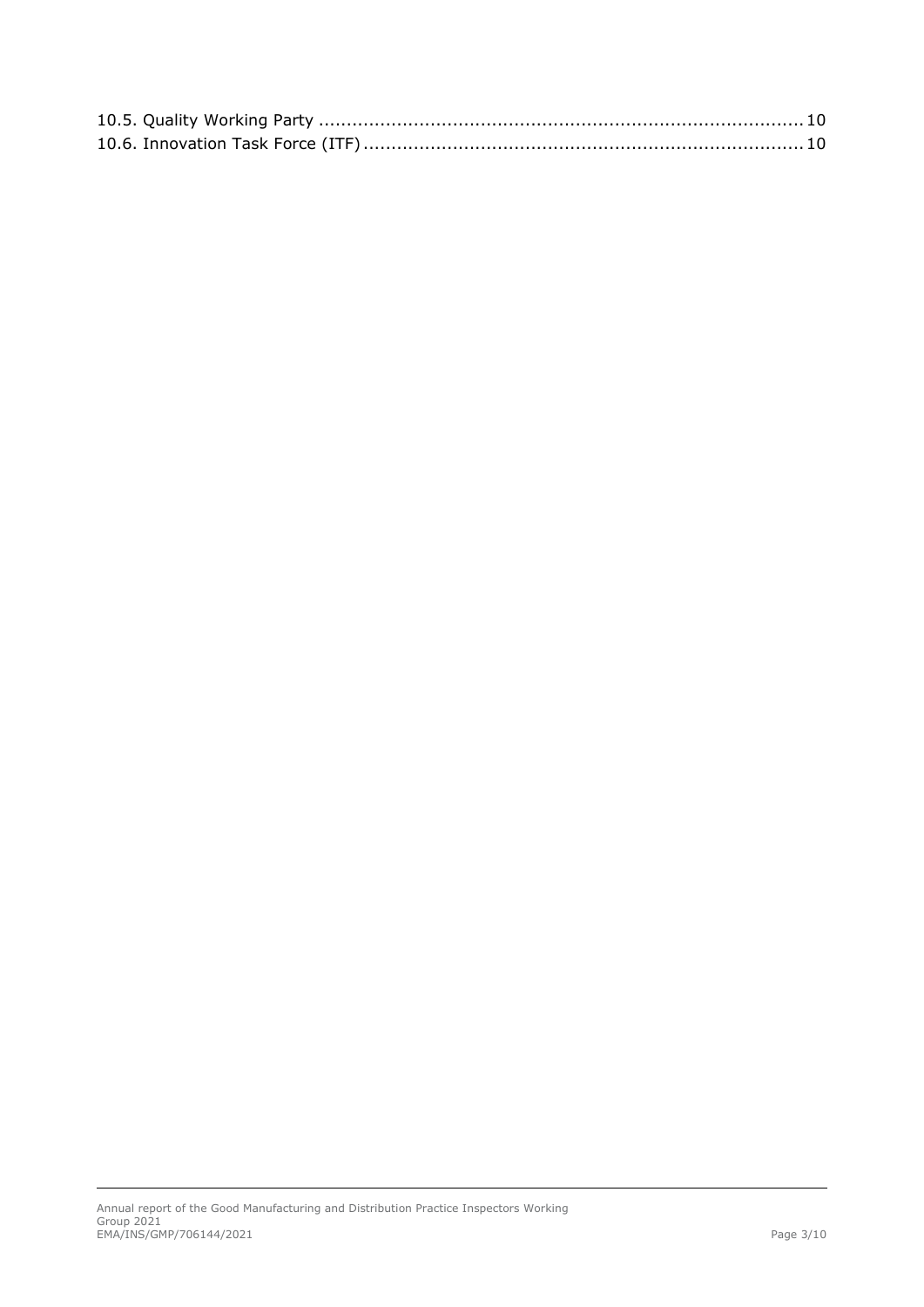## <span id="page-3-0"></span>**1. Introduction**

This document is the annual report of the GMP/GDP Inspectors Working Group (GMP/GDP IWG) for the year 2021. This group was established at EMA in 1996.

There was no annual report from 2018 to 2020 as a result of the EMA Business Continuity Plan (BCP) due to the effects of the UK withdrawal from the European Union. The BCP was extended in 2020 due to the public health emergency due to COVID-19. The impact of the BCP on the work of the GMDP IWG has meant a prioritisation in activities and shorter meetings, although the meeting frequency has been maintained. The GMDP IWG currently meets virtually via remote meeting platforms.

The GMP/GDP IWG provides input and recommendations on all matters relating directly or indirectly to Good Manufacturing Practice (GMP) and Good Distribution Practice (GDP).

The GMP/GDP IWG focuses on harmonisation and co-ordination of GMP and GDP related activities at EU level and maintains close co-operation with international partner authorities. The group's role and activities are described in more detail in its [mandate,](http://www.ema.europa.eu/docs/en_GB/document_library/Other/2009/10/WC500004873.pdf) which was revised in 2013.

This annual report is set out in line with the format and objectives of the 2021 – 2023 3 year work plan.

## <span id="page-3-1"></span>**2. Meetings**

The plenary GMP/GDP IWG meetings took place on:

- 2-4 March 2021 (WebEx meeting) ;
- 22-24 June 2021 (WebEx meeting);
- 20-22 September 2021 (Joint QWP- IWG on 22 September) (WebEx meeting);
- 23-25 November 2021 (WebEx meeting)

In addition, two ad hoc meetings of the GMDP IWG were held during 2021 to discuss the progress of work on EudraGMDP and review regulatory flexibilities for COVID-19;

- 04 June 2021 (WebEx meeting) ;
- 21 July 2021 (WebEx meeting) ;

Drafting group meetings were held by teleconference or through other virtual meeting technology.

The Compliance Group, managing the Joint Audit Programme (JAP) on behalf of HMA, also met on four occasions in 2021 in the margins of the above mentioned plenary meetings.

## <span id="page-3-2"></span>**3. GMP and GDP inspections in 2020 and 2021**

The current COVID-19 public health emergency has a considerable impact on the work of GMP and GDP inspectors. Travel restrictions and hygiene measures has led to the suspension of on-site inspection as the primary means of verifying compliance with requirements. In 2020, the IWG adopted temporary measures to facilitate on-going compliance verification through use of "distant assessment" and agreed to the automatic extension of validity dates of EU GMP Certificates entered into EudraGMDP database. These measures were incorporated into questions and answers on regulatory expectations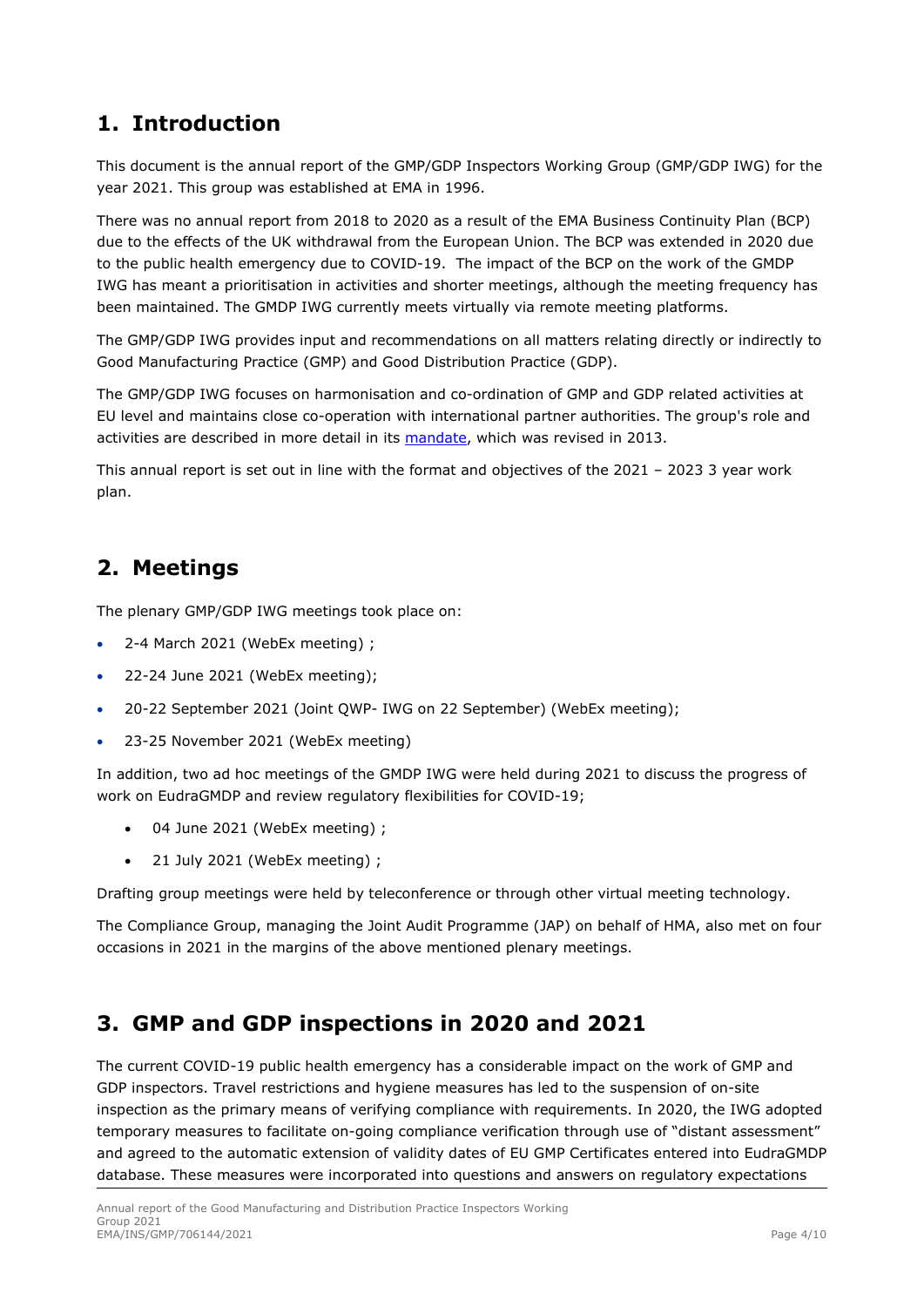for medicinal products for human and for veterinary use that were published by the European Commission[1](#page-4-6).

During 2021, the GMDP IWG agreed to extend these temporary measures until end of 2022 and monitored the impact of the public health emergency on the conduct of inspections and on pharmaceutical supply chains.

## <span id="page-4-0"></span>**4. Mutual recognition agreements (MRAs) and other agreements on GMP**

### <span id="page-4-1"></span>*4.1. MRA General*

<span id="page-4-2"></span>Despite the pandemic MRA related work was maintained in 2021.

#### <span id="page-4-3"></span>*4.2. MRA with US*

Work continued on the inclusion of veterinary medicines in the operational scope e of the EU - US Mutual Recognition Agreement. Preparatory work on the modalities and scope of an assessment of FDA for the expansion of the MRA operation to vaccines and plasma derive products has started. Work on the inclusion of pre-approval inspections was put on-hold.

The GMP/GDP IWG continued to provide the forum to discuss and clarify the technical and practical aspects for the implementation of the MRA.

A representative from US FDA attended GMP/GDP IWG meetings throughout 2021.

### <span id="page-4-4"></span>*4.3. MRA with Japan*

There were no changes to the existing MRA with Japan throughout 2021.Representatives from the Pharmaceuticals and Medical Devices Agency (PMDA) attended GMP/GDP IWG meeting September 2021.

#### <span id="page-4-5"></span>*4.4. MRA with Canada*

The Comprehensive Economic Trade Agreement (CETA) entered into provisional application in September 2017 pending ratification by all EU member states.

The provisions of the existing MRA have been integrated into the CETA with the addition of voluntary recognition of third country inspections.

The EU assessment of Canada towards "API Listing" and inclusion of APIs in the MRA progressed during 2021.

The mutual recognition of GMP inspections conducted outside of the territories of the Parties was implemented in April 2021.

Health Canada observed the JAP audit of EOF (Greece).

Representatives from Health Canada attended GMP/GDP IWG meetings throughout 2021.

Annual report of the Good Manufacturing and Distribution Practice Inspectors Working Group 2021 EMA/INS/GMP/706144/2021 Page 5/10

<span id="page-4-6"></span><sup>&</sup>lt;sup>1</sup> guidance regulatory covid19 en.pdf (europa.eu) and ah vet-med covid-19 gandas.pdf (europa.eu).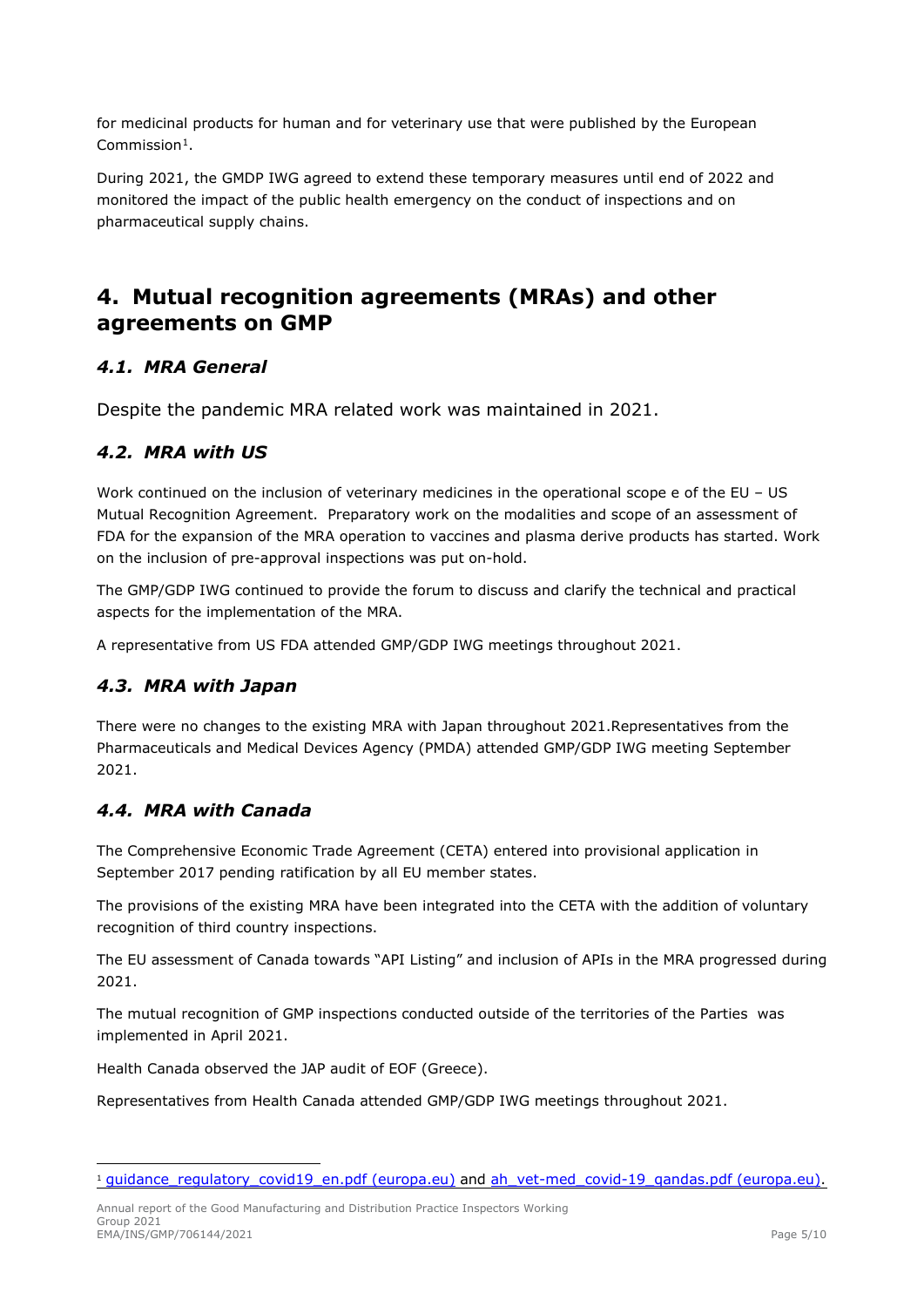## <span id="page-5-0"></span>*4.5. MRA with Switzerland*

No changes were made to the MRA with Switzerland during 2021.

Representatives from Switzerland attended GMP/GDP IWG meetings throughout 2021 and proactively shared the minutes of the Swiss Inspectorates Coordinating Committee (ICC).

## <span id="page-5-1"></span>*4.6. MRA with Australia*

There were no changes to the existing MRA with Australia throughout 2021.

A representative from the Australian Pesticides and Veterinary Medicines Authority (APVMA) attended the June, September and November 2021 GMP/GDP IWG meetings. A representative from the Therapeutics Goods Administration (TGA) attended September 2021 GMP/GDP meeting.

### <span id="page-5-2"></span>*4.7. MRA with New Zealand*

There were no changes to the existing MRA with New Zealand throughout 2021.

## <span id="page-5-3"></span>*4.8. ACAA with Israel*

There were no changes to the existing ACAA co-operation with Israel in 2021.

A representative from the Ministry of Health attended September and November 2021 GMP/GDP meetings.

#### <span id="page-5-4"></span>*4.9. Other international collaborations on GMP*

The EU-UK Trade and Cooperation Agreement concluded between the EU and the UK provisionally applies since 1 January 2021, pending the completion of ratification procedures.

The agreement contains a specific annex on medicinal products which covers the recognition of good manufacturing practice (GMP) inspection outcomes carried out by EU and UK authorities

The United Kingdom attended all four GMP/GDP IWG meetings in 2021 as an observer.

EDQM attended all four GMP/GDP IWG meetings in 2021 as an observer and informed the GMDP IWG during the year on a number of topics of common interest including the progress of sampling and testing programmes, the proceedings of the annual OMCL meeting, the EDQM reinspection programme and the CEP Steering Committee.

## <span id="page-5-5"></span>**5. Harmonisation topics**

### <span id="page-5-6"></span>*5.1. Joint Audit Programme (JAP)*

During 2021 the GMDP IWG endorsed a revision of the JAP Procedure to include distant assessments so that at time of crisis when a regular on-site audit is not possible, a distant assessment can be performed to determine the level of equivalence.

During 2021 the GMDP IWG endorsed an amended mandate for the Compliance Group and endorsed a new Chair of the Compliance Group and confirmed the renewal of the membership and as well confirmed the renewal of the membership of a number of members.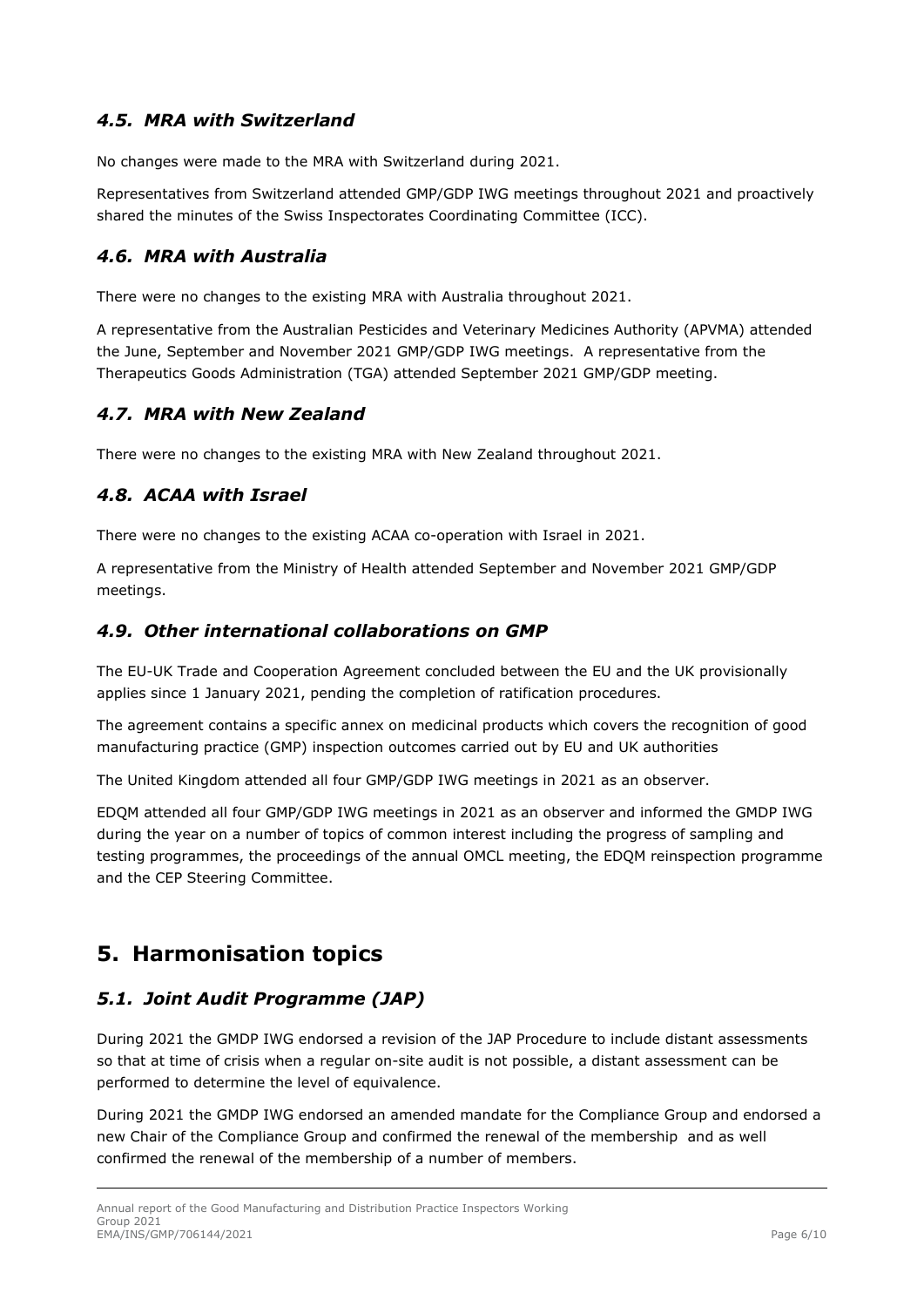Due to the impact of the pandemic only two JAP audits were conducted on-site. One audit was conducted virtually.

With view to the changing pandemic and travel situation November 2021 a decision was taken to generally postpone routine JAP audits by a year to allow them to take place as on-site audits.

Throughout the year the Compliance Group monitored the implementation of CAPAs from 13 audits and closure of 5 JAP audits.

### <span id="page-6-0"></span>*5.2. Compilation of Union Procedures on Inspections and Exchange of Information*

Work on the compilation of union procedures was suspended in 2018 as a result of the Agency BCP. During 2021, work resumed by introducing the procedures that had been adopted by the GMDP IWG prior to the BCP. The new version (Version 18) was published by the Agency at the end of 2021 with significant updates including:

- A new procedure for compliance management, aiming at identifying and managing manufacturers at risk of becoming subject to a statement of non-compliance with a view to avoiding such an outcome.
- A revised procedure for dealing with serious GMP non-compliance information originating from third country authorities or international organisations.
- Revised procedures for handling reports of suspected quality defects and issuing rapid alerts.
- A revised procedure for Risk Based Planning for Inspections of Pharmaceutical Manufacturers.
- A modification was made to the procedure "Outline of a Procedure for Co-ordinating the Verification of the GMP Status of Manufacturers in Third Countries" to take into account the temporary measures introduced to deal with COVID and to include procedures for acceptance of third country inspections performed by MRA partners implementing parts of the PIC/S Mutual Reliance SOP.

In addition changes were made to interpretation guides or formats;

- A new interpretation document for the Union format for a wholesale distribution authorisation (medicinal products for human use)
- Union Format for a GMP Certificate
- Interpretation of the Union format for GMP certificate
- The issue and update of GMP certificates
- Statement of Non-compliance with GMP
- Interpretation of the Union Format for Manufacturer/Importer Authorisation

References to Directive 2001/20/EC were updated to Regulation 536/2014.

The new version was published on the Agency website : Good manufacturing practice | European [Medicines Agency \(europa.eu\)](https://www.ema.europa.eu/en/human-regulatory/research-development/compliance/good-manufacturing-practice#gmp/gdp-inspectors-working-group-section) and will enter into force in July 2022.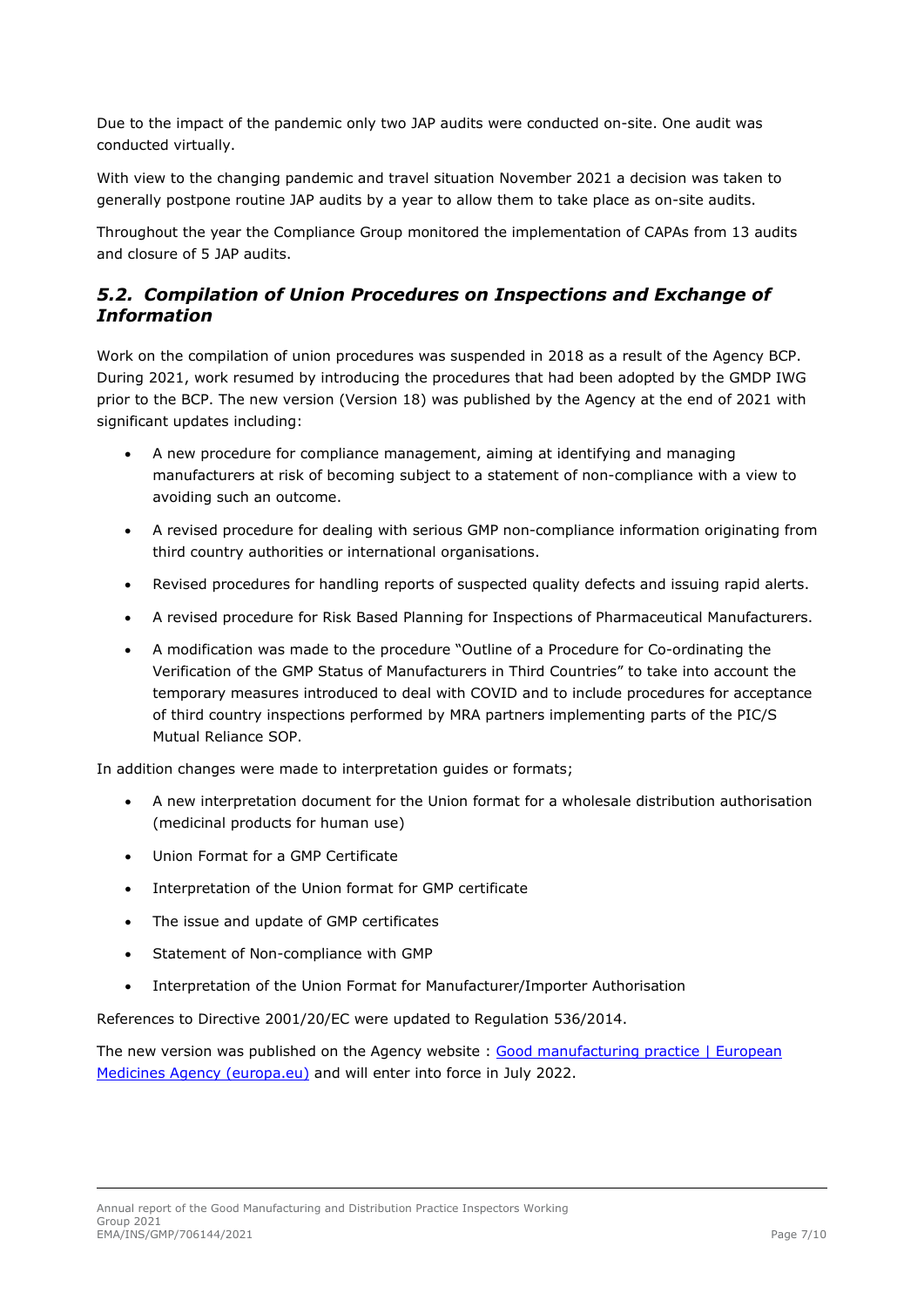# <span id="page-7-0"></span>**6. GMP and GDP guidance**

GMP guidelines are developed in collaboration with PIC/S in accordance with the EMA-PIC/S cooperation agreement.

## <span id="page-7-1"></span>*6.1. GMP Guide: Annex 1 (Manufacture of Sterile Medicinal Products)*

A revised draft Annex 1 was finalised by the drafting group in December 2021 and is planned for adoption in 2022.

## <span id="page-7-2"></span>*6.2. GMP for importers of medicinal products ("Annex 21")*

Annex 21 was finalised and provided to the European Commission for publication in 2021.

## <span id="page-7-3"></span>*6.3. GMP and Marketing Authorisation Holders (MAHs)*

The reflection paper on Good Manufacturing Practice and Marketing Authorisation Holders was finalised and published in July 2021.

Reflection Paper on Good Manufacturing Practice and Marketing Authorisation Holders final version [July 2021 \(europa.eu\)](https://www.ema.europa.eu/en/documents/scientific-guideline/reflection-paper-good-manufacturing-practice-marketing-authorisation-holders_en-0.pdf)

#### <span id="page-7-4"></span>*6.4. Manufacture of Veterinary Medicinal Products Other Than Immunological Veterinary Medicinal Products (Annex 4).*

A concept paper for the update of Annex 4 was finalized and published for stakeholder consultation in October 2021.

#### <span id="page-7-5"></span>*6.5. Annex 11 and chapter 4 of the guidelines on good manufacturing practice –computerised systems and documentation*

Work has started on a concept paper for the update of Chapter 4 and Annex 11.

#### <span id="page-7-6"></span>*6.6. Manufacture Of Immunological Veterinary Medicinal Products (Annex 5)*

A concept paper for the update of Annex 5 was finalized and published for stakeholder consultation in October 2021.

#### <span id="page-7-7"></span>*6.7. Guideline on the responsibilities of the sponsor with regard to handling and shipping of investigational medicinal products for human use in accordance with Good Clinical Practice and Good Manufacturing Practice"*

Work on the guideline was paused in 2018 due to the BCP but was resumed during 2021 in readiness for the entry into force of the Clinical Trial Regulation in January 2022. The Guideline was adopted by the GMDP IWG in December 2021 and provided to the European Commission for publication.

## <span id="page-7-8"></span>*6.8. Questions & Answers (Q&As)*

Work was carried out on a number of Q&As with a view to harmonising interpretation and expectations on various GMP topics. The following were published during 2021.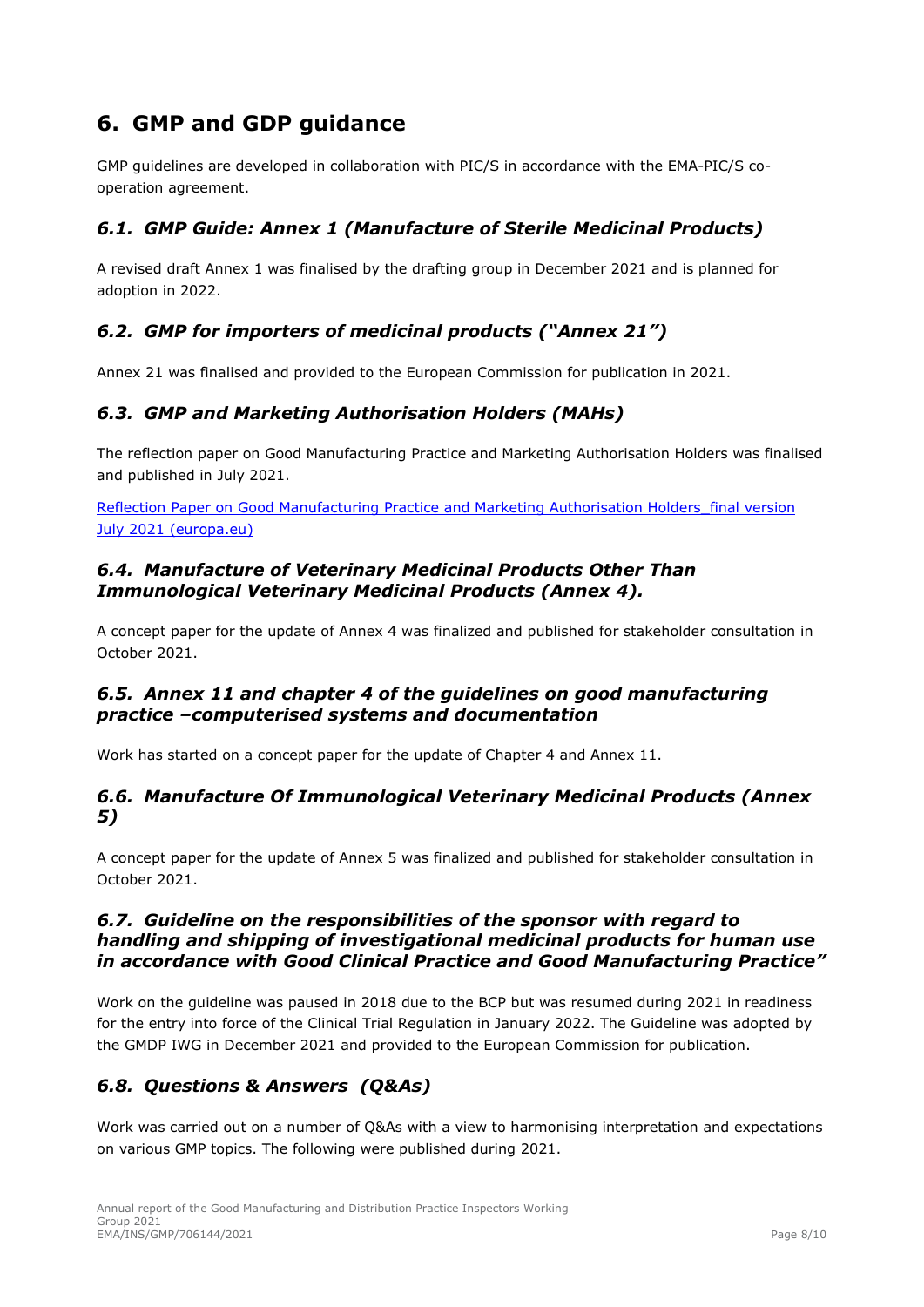- Q&A on the principles of GMP for starting materials of biological origin for Gene therapy products;
- Q&A on the GMPs applicable to the early manufacturing steps for comminuted plants and herbal extracts used as active substances.

## <span id="page-8-0"></span>**7. Inspections, Non-compliance, Quality Defects and Referrals**

### <span id="page-8-1"></span>*7.1. Nitrosamine contamination and Sartans Lessons Learnt*

General agreement was reached on the inclusion of risk-based selected Centrally Authorised Products (CAPs) in the sampling and testing programme for non-compliant CAPs. The list of products will be extracted from the CAPs in scope of the call for review exercise recommended by CHMP Article 5 (3) Scientific Opinion on presence of nitrosamine impurities in human medicines. This is also an action arising from the Sartans Lessons Learnt exercise.

In addition, a drafting group was formed in order to review all recommendations concerning GMP arising from the LLE assigned to the IWG.

## <span id="page-8-2"></span>**8. EudraGMDP database**

The new regulatory framework for veterinary medicines<sup>[2](#page-8-5)</sup> requires the following changes to the EudraGMDP database which will come into effect from 28 January 2022:

- Integration of EudraGMDP with EMA's [Organisation Management Service](https://www.ema.europa.eu/en/human-regulatory/research-development/data-medicines-iso-idmp-standards/spor-master-data/organisation-management-service-oms) (OMS);
- Extension of the two following modules of EudraGMDP to the veterinary domain:
	- o Wholesale Distribution Authorisations (WDA)
	- o Active Pharmaceutical Ingredients Registration (API-Reg).

The GMP/GDP IWG has reviewed the proposed changes to the EudraGMDP database, providing technical input and direction as needed, as well as ensuring national systems are updated accordingly and that there was appropriate communication to stakeholders.

The GMP/GDP IWG agreed to a number of routine maintenance changes to the database during the year.

## <span id="page-8-3"></span>**9. Collaboration with the European Commission**

New legislative developments were monitored to assess and advise on the potential impact on GMP, GDP, inspections or inspection-related activities. In particular, attention was paid to developments related to the Joint Audit Programme, the Revision of the Pharmaceutical Legislation for human and veterinary medicinal products.

## <span id="page-8-4"></span>**10. Liaison with other groups**

The GMP/GDP IWG maintained dialogue and monitored developments involving external groups in areas of common interest. The aim was to communicate the work of the Group and to assess the impact of other groups' activities on GMP/GDP guidance, the Compilation of Union Procedures and other inspection-related activities.

<span id="page-8-5"></span> $2$  Regulations 2019/6 and 2021/16, Article 9(h)